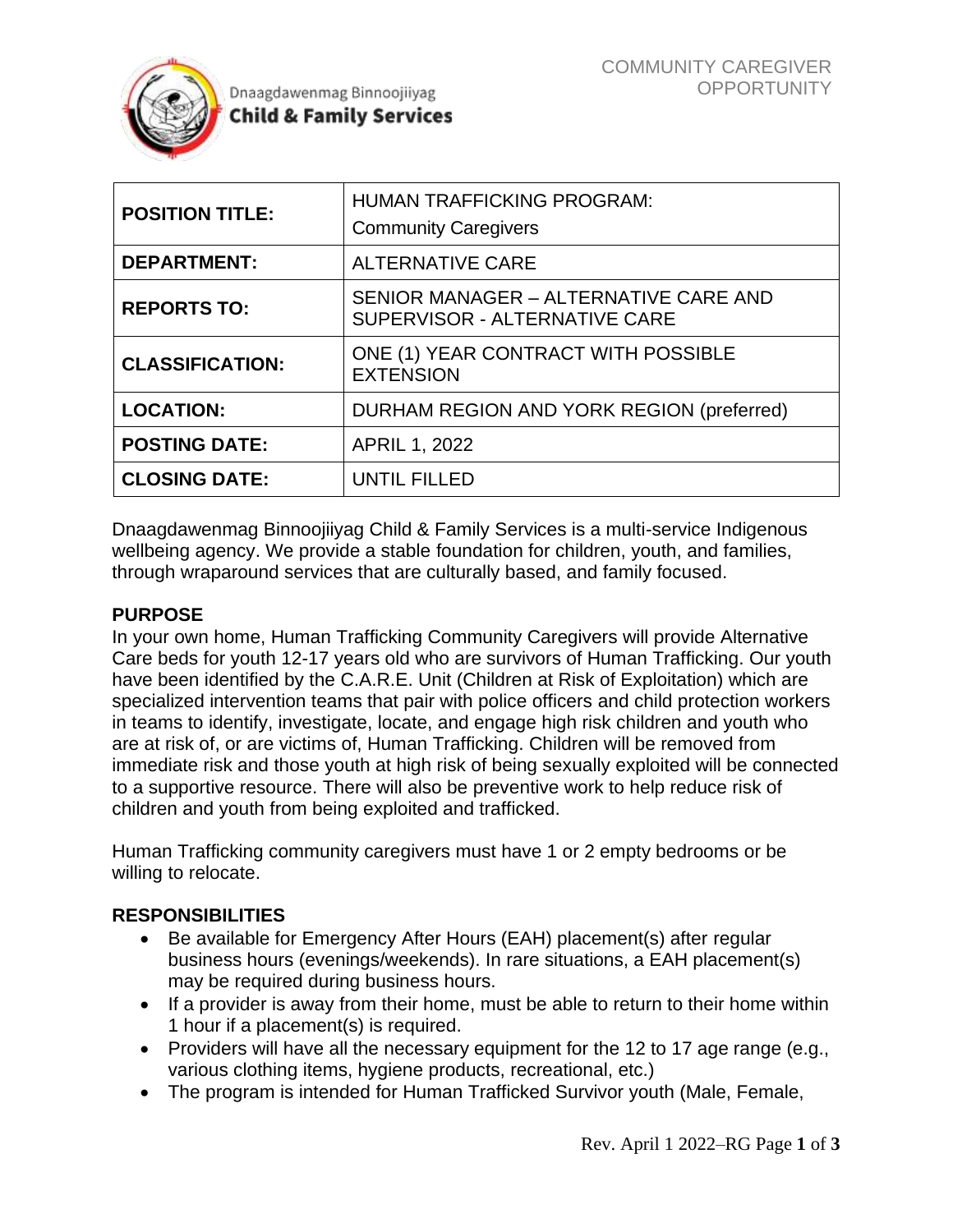

Transgender, 2SLGBTQI+, etc.) which will include EAH placement(s).

- Be available for the immediate 24 hours after receiving a youth.
- Must be willing and able to accept a youth within the age and gender specified, knowing that very little information regarding the youths' needs, experiences, medical needs, mental health needs may be known at the time of placement(s).
- Adaptation and flexibility (e.g., may be required to take crisis placement(s) with little or no social history / information, quick and unpredictable decisions, unanticipated behaviours, etc.
- Create a welcoming environment.
- Commitment to attend training (Specific to Human Trafficking survivors, children's development, and culture).

# **ADDITIONAL CONSIDERATIONS**

- Availability
- Experience of provider
- Location of the home & location to essential services
- Dynamics of the home, including the needs of the children currently in the home
- Bedroom space
- Support system
- Capacity to drive youth (Sàgìhidig, admission medical examination or other medical appointment, groups, school, meet worker at office, lawyers' office, police station, court, recreation, etc.)
- Administrative skills
- Organizational skills
- Assessment skills
- Effective communication skills
- Expertise in child development
- History of training attendance
- Teamwork
- Computer skills
- Understanding impact of trauma
- CPR & First Aid training

# **ASSESSMENT**

All applicants must undergo an assessment and meet the criteria below. Financial compensation provided.

- o Vulnerable Sector Screens Police Checks (All adults over 18 years old)
- o Child Welfare Checks (All adults over 18 years old)
- o Medicals on all members of the household
- o Interviews
- o References